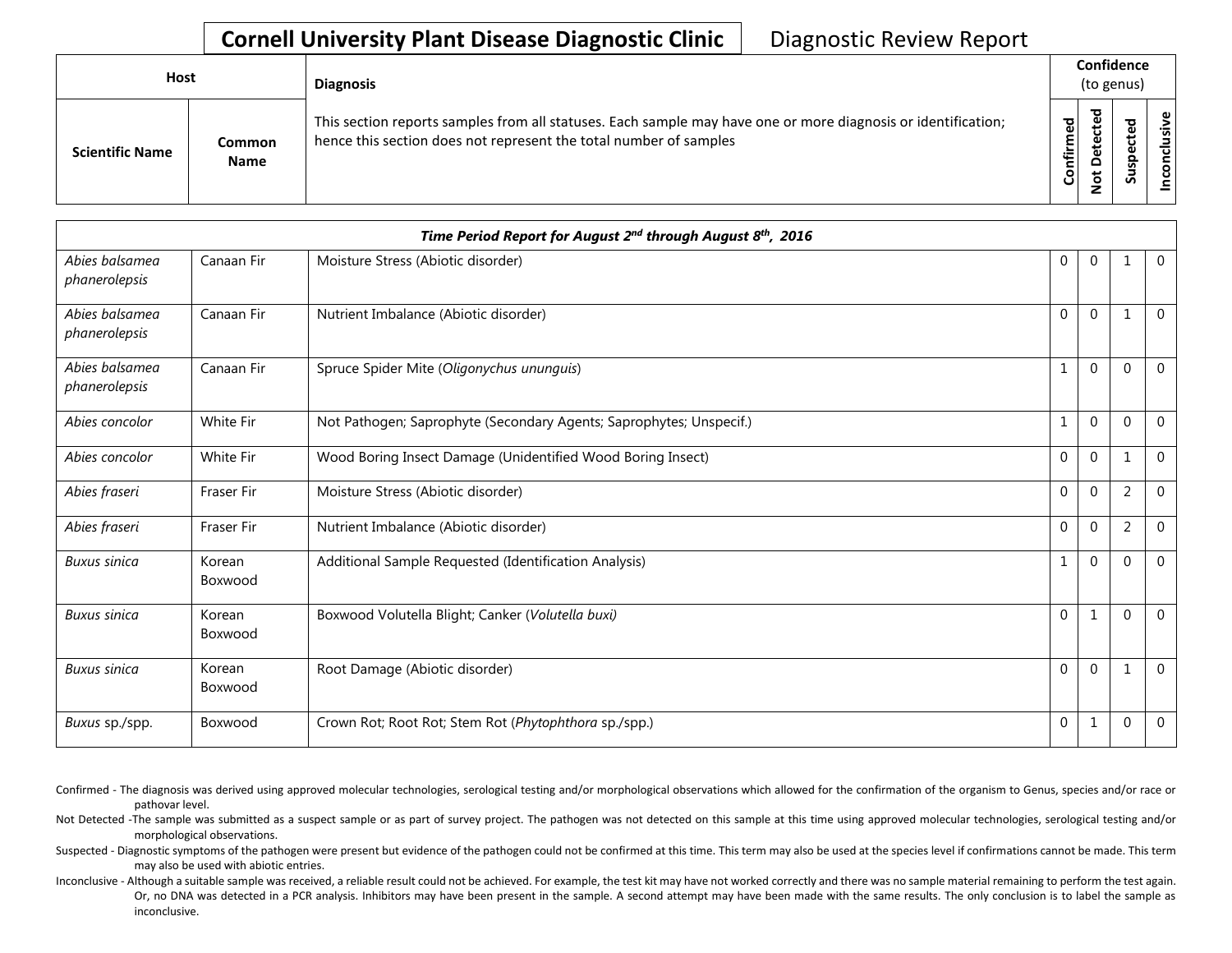## **Cornell University Plant Disease Diagnostic Clinic** | Diagnostic Review Report

| Host                   |                              | <b>Diagnosis</b>                                                                                                                                                                   |                                | Confidence<br>(to genus) |        |        |
|------------------------|------------------------------|------------------------------------------------------------------------------------------------------------------------------------------------------------------------------------|--------------------------------|--------------------------|--------|--------|
| <b>Scientific Name</b> | <b>Common</b><br><b>Name</b> | This section reports samples from all statuses. Each sample may have one or more diagnosis or identification;<br>hence this section does not represent the total number of samples | $\overline{\sigma}$<br>Confirm | 75                       | s<br>ഗ | ω<br>ဥ |

| Buxus sp./spp.             | Boxwood                             | Wood Boring Insect Damage (Unidentified Wood Boring Insect)         | 0            | $\mathbf 0$  |                | $\mathbf{0}$   |
|----------------------------|-------------------------------------|---------------------------------------------------------------------|--------------|--------------|----------------|----------------|
| Buxus sp./spp.             | Boxwood                             | Wood Decay Fungus (Unidentified Fungus)                             |              | $\mathbf{0}$ | $\Omega$       | $\mathbf 0$    |
| Fragaria sp./spp.          | Strawberry                          | Not Pathogen; Saprophyte (Secondary Agents; Saprophytes; Unspecif.) |              | $\mathbf{0}$ | $\mathbf{0}$   | $\mathbf 0$    |
| Fragaria sp./spp.          | Strawberry                          | Unknown Abiotic Disorder (Abiotic disorder)                         | 0            | $\mathbf{0}$ | $\overline{3}$ | $\mathbf 0$    |
| Fragaria sp./spp.          | Hydrangea                           | Anthracnose; Colletotrichum Leaf Spot (Colletotrichum sp./spp.)     | 1            | $\mathbf{0}$ | $\Omega$       | $\overline{0}$ |
| Hydrangea<br>sp./spp.      | Hydrangea                           | Mealybugs (Family Pseudococcidae)                                   | $\mathbf{0}$ | $\mathbf{0}$ | 1              | $\overline{0}$ |
| Itea virginica             | Virginia Willow                     | No Pathogen Found (Identification Analysis)                         | $\mathbf{1}$ | $\mathbf 0$  | $\Omega$       | $\mathbf 0$    |
| Itea virginica             | Virginia Willow                     | Unknown Abiotic Disorder (Abiotic disorder)                         | 0            | $\mathbf 0$  | 1              | $\overline{0}$ |
| Lavandula sp./spp.         | Lavender                            | Phytophthora Dieback; Blight (Phytophthora sp./spp.)                |              | $\mathbf{0}$ | $\mathbf 0$    | $\mathbf 0$    |
| Lavandula sp./spp.         | Lavender                            | Stem and Crown Rot (Phytophthora nicotianae)                        | 0            | $\mathbf{0}$ | 1              | $\Omega$       |
| Lycopersicon<br>esculentum | Tomato                              | Pith Necrosis (Pseudomonas corrugata)                               | 1            | $\mathbf{0}$ | $\Omega$       | $\overline{0}$ |
| Malus sp./spp.             | Crabapple                           | Fire Blight (Erwinia amylovora)                                     |              | $\mathbf{0}$ | $\Omega$       | $\mathbf 0$    |
| Poa pratensis              | Bluegrass;<br>Kentucky<br>bluegrass | Anthracnose (Colletotrichum cereale)                                | 1            | $\mathbf{0}$ | $\mathbf 0$    | $\mathbf 0$    |

Confirmed - The diagnosis was derived using approved molecular technologies, serological testing and/or morphological observations which allowed for the confirmation of the organism to Genus, species and/or race or pathovar level.

Not Detected -The sample was submitted as a suspect sample or as part of survey project. The pathogen was not detected on this sample at this time using approved molecular technologies, serological testing and/or morphological observations.

Suspected - Diagnostic symptoms of the pathogen were present but evidence of the pathogen could not be confirmed at this time. This term may also be used at the species level if confirmations cannot be made. This term may also be used with abiotic entries.

Inconclusive - Although a suitable sample was received, a reliable result could not be achieved. For example, the test kit may have not worked correctly and there was no sample material remaining to perform the test again. Or, no DNA was detected in a PCR analysis. Inhibitors may have been present in the sample. A second attempt may have been made with the same results. The only conclusion is to label the sample as inconclusive.